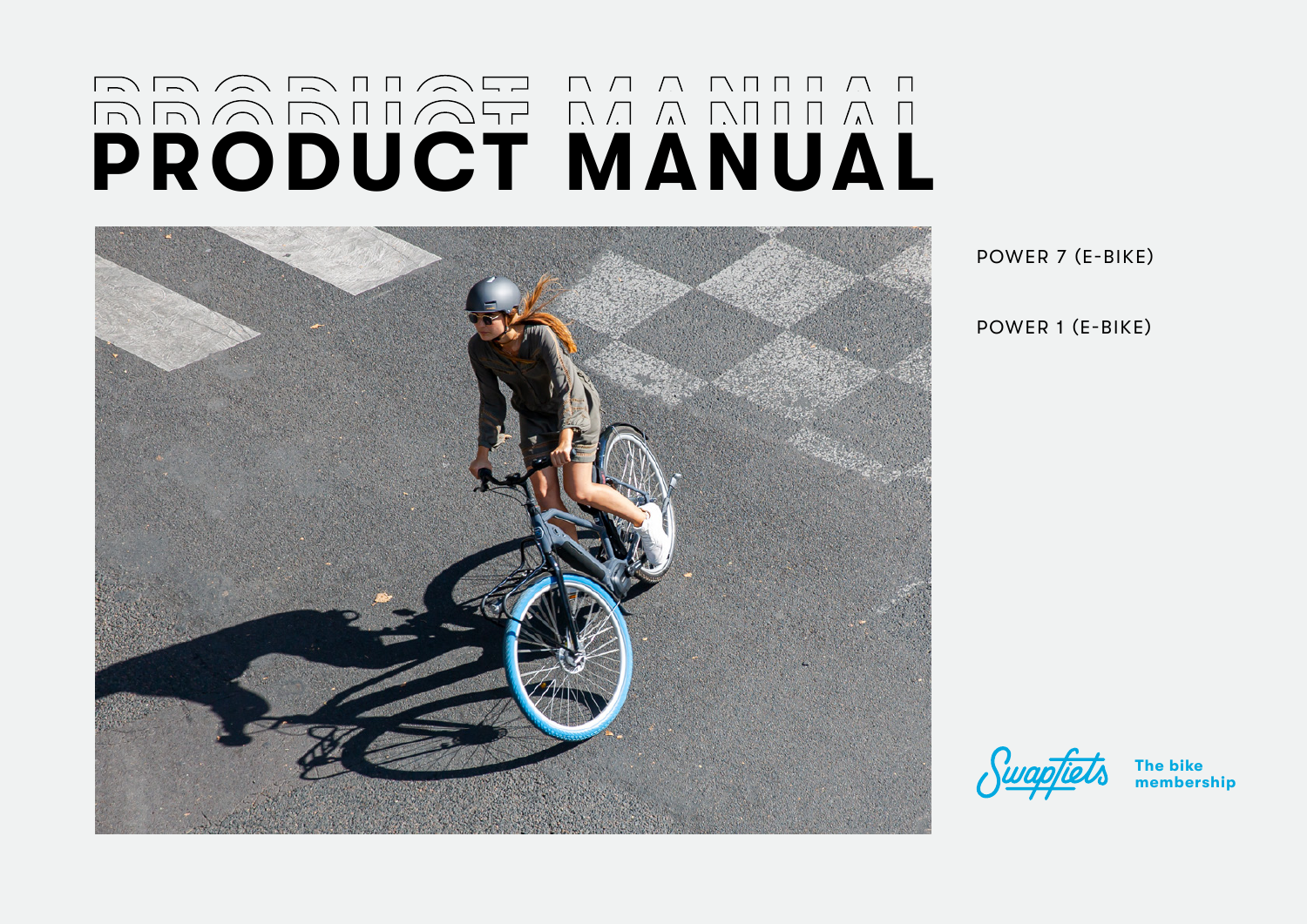# **Hi. We're Swapfiets, the bike membership.**

A Swapfiets membership gives you the freedom of having your own high quality bike, while we take care of all the hassle to keep you moving.

### **How it works:**

For a fixed monthly fee, you get your own bike & we make sure it always works. Easy.

### **Members also get:**

Free repairs.

Speedy service via our app.

Flexible contracts.

Broken bike? Log in, tell us the problem and we'll come fix it. Wherever you are.

### **And no - you can't buy our bikes.**

Because we believe this planet has enough stuff. We choose to use and re-use high quality products that are designed to last.

Get the freedom of biking without any fuss.



# **Manufacturer's Instructions**

Designed and released according to: NEN-EN 15194: 2017 Bicycles - Electrically assisted bicycles - EPAC Bicycles.

From now on we will refer to our Swapfiets Power 1 as 'P1' and the Power 7 as "P7".

This European Standard applies to EPAC bicycles for private and commercial use with exception of EPAC intended for hire from unattended station.

This European Standard is intended to cover all common significant hazards, hazardous situations and events (see Clause 4) of electrically power assisted bicycles, when used as intended and under condition of misuse that are reasonably foreseeable by the manufacturer.

This European Standard is intended to cover electrically power assisted bicycles of a type which have a maximum continuous rated power of 0,25 kW, of which the output is progressively reduced and finally cut off as the EPAC reaches a speed of 25 km/h, or sooner, if the cyclist stops pedalling.

This European Standard specifies requirements and test methods for engine power management systems, electrical circuits including the charging system for the design and assembly of electrically power assisted bicycles and subassemblies for systems having a rated voltage up to and including 48 V d.c. or integrated battery charger with a nominal 230 V a.c. input.

This European Standard specifies safety and safety related performance requirements for the design, assembly, and testing of EPAC bicycles and subassemblies intended for use on public roads, and lays down guidelines for instructions on the use and care of such bicycles.

This European Standard applies to EPAC bicycles that have a maximum saddle height of 635 mm or more and that are intended for use on public roads.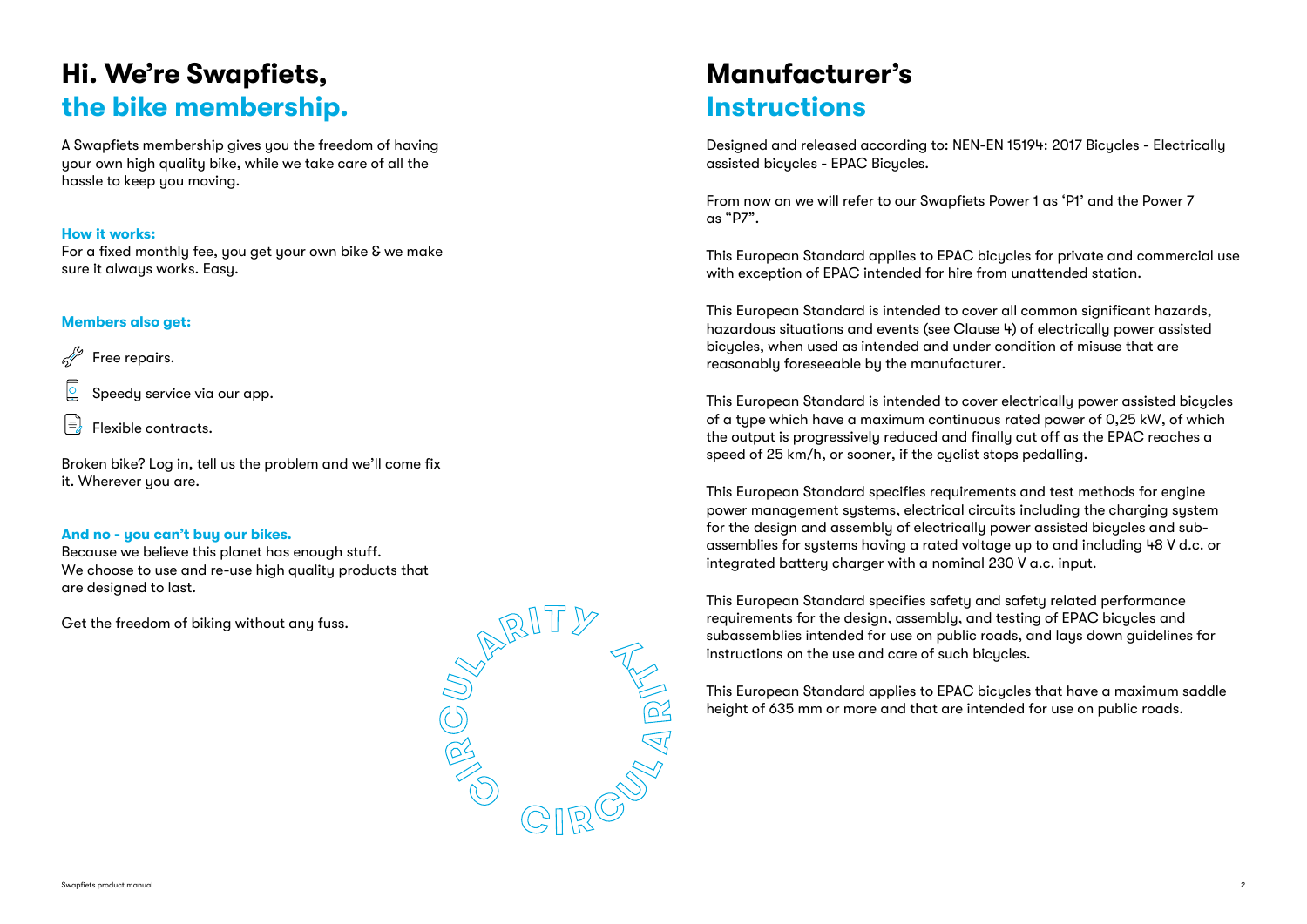The type of use for which the bicycle has been designed (i.e. the type of terrain for which it is suitable) with a warning about the hazards of incorrect use;

The bicycles have been designed and released for use as a citu bicucle.

Preparation for riding: how to measure and adjust the saddle height to suit the rider with an explanation of the insertion-depth warning marks on the seat-post and handlebar-stem. Clear information on which lever operates the front brake, which lever operates the rear brake, the presence of any brake-power modulators with an explanation of their function and adjustment, and the correct method of using a back-pedal brake if fitted;

- The handlebar and saddle height has been set to the correct height for you by Swapfiets. If you would like to change this, please contact us.
- The bicycles have a coaster brake. It works best when the pedal is horizontal and force is applied with the foot against the direction of drive. Practice this before participating in traffic.
- All bikes except the O1 have a brake lever on the right side of the handlebar. This brake lever can be operated by hand and operates the front brake. To prevent blockage, the front brake is equipped with a pressure distributor.

### Indication of minimum saddle height and the way to measure it;

The handlebar and saddle height has been set to the correct height for you by Swapfiets. If you would like to change this, please contact us.

Recommendations for safe riding, the use of a bicycle helmet, regular checks on brakes, tyre pressure, steering, rims, and caution concerning possible increased braking distances in wet weather;

- Before using the bicycle, it is advisable to check the tire pressure. You do this by pressing the side of the tire with your index finger and thumb. If you have any doubts about the correct voltage, please contact us. You can also inflate the tires yourself. For the P1 / P7 it is 4.
- If there are any doubts about the correct functioning of the bicycle, contact us immediately.
- The use of a helmet is at your own discretion, also follow local regulations.

### An advisory note on specific risk of entrapment during normal use and maintenance;

If there are any doubts about the correct functioning of the bicycle, contact us immediately.

### The permissible total weight of the rider plus luggage and the maximum total weight (bicycle + rider + luggage);

| Product | Max payload | <b>Product weight</b> | Rider + luggage weight |
|---------|-------------|-----------------------|------------------------|
| Power 1 | 120 KG      | 25 KG                 | 95 KG                  |
| Power 7 | 130 KG      | 30 KG                 | 100 KG                 |

### Indication of whether or not a bicycle is suitable for the fitting of a luggage carrier and/or a child seat;

The bicycles are equipped with a front carrier, this carrier has a maximum permissible load of 15 kg. A child seat is allowed, as long as the total weight remains below the max payload of the bicucle.

Recommendation about usage for bicycle trailer or trailer bicycle if allowed by bicycle manufacturer;

Not allowed.

An advisory note to draw attention to the rider concerning possible national legal requirements when the bicycle is to be ridden on public roads (e.g. lighting and reflectors);

- In Germany, the requirements for bicycle lighting are regulated in § 67 of the StVZO and in the TA (technical regulations for vehicle parts). Lighting includes both lamps that are supplied with voltage by means of a battery / battery or dynamo, as well as reflectors that do not electrical voltage and only reflect light from the outside.
- Always follow the laws and regulations that apply locally.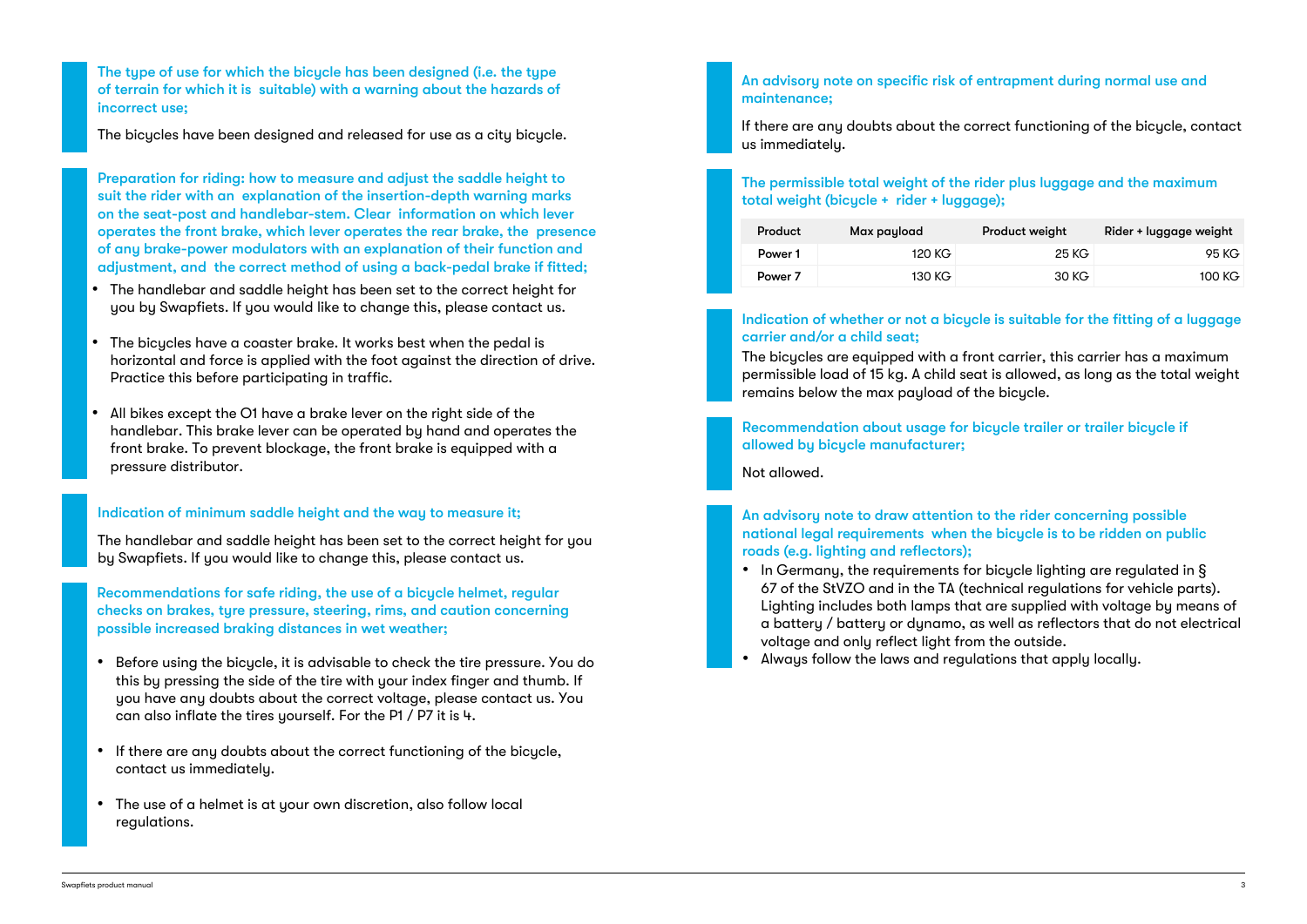Recommended tightening of fasteners related to the handlebar, handlebar stem, saddle, seat-post, wheels, and aerodynamic extension if fitted with torque values for threaded fasteners;

You are not supposed to adjust the bike yourself. Contact us to help you.

The correct method of assembling any parts supplied unassembled;

Your bike comes completely assembled.

Lubrication: where and how often to lubricate and the recommended lubricants;

Contact us to help you.

The correct chain tension and how to adjust it (if appropriate);

Contact us to help you.

Adjustments of gears and their operation (if appropriate);

Contact us to help you.

Adjustment of brakes and recommendations for the replacement of the friction components;

Contact us to help you.

Recommendations on general maintenance;

Contact us to help you.

The importance of using only genuine replacement parts for safety-critical components;

Contact us to help you.

Appropriate spares, i.e. tyres, tubes, and brake friction-components;

Contact us to help you.

An advisory note to draw the attention of the rider to possible damage due to intensive use and to recommend periodic inspections of the frame, fork, suspensions joints (if any), and composite components (if any). The wording of the advice can be as follows: WARNING:

 $-$  As with all mechanical components, the bicucle is subjected to wear and high stresses. Different materials and components might react to wear or stress fatigue in different ways. If the design life of a component has been exceeded, it may suddenly fail, possibly causing injuries to the rider. Any form of crack, scratches, or change of colouring in highly stressed areas indicate that the life of the component has been reached and it should be replaced.

Concept and description of electric assistance including varying levels of motor assistance;



The operation for each button is indicated below.

| Switch unit integrated type cycle computer |                                                                                                                      |  |  |
|--------------------------------------------|----------------------------------------------------------------------------------------------------------------------|--|--|
| Button-X                                   | Increase assistance<br>When in walk assist mode: Disengage walk assist mode *2                                       |  |  |
| Button-Y                                   | Decrease assistance<br>Hold down: Switch to walk assist mode *2<br>When in walk assist mode: Activate walk assist *2 |  |  |
| Button-A                                   | Switching traveling data display                                                                                     |  |  |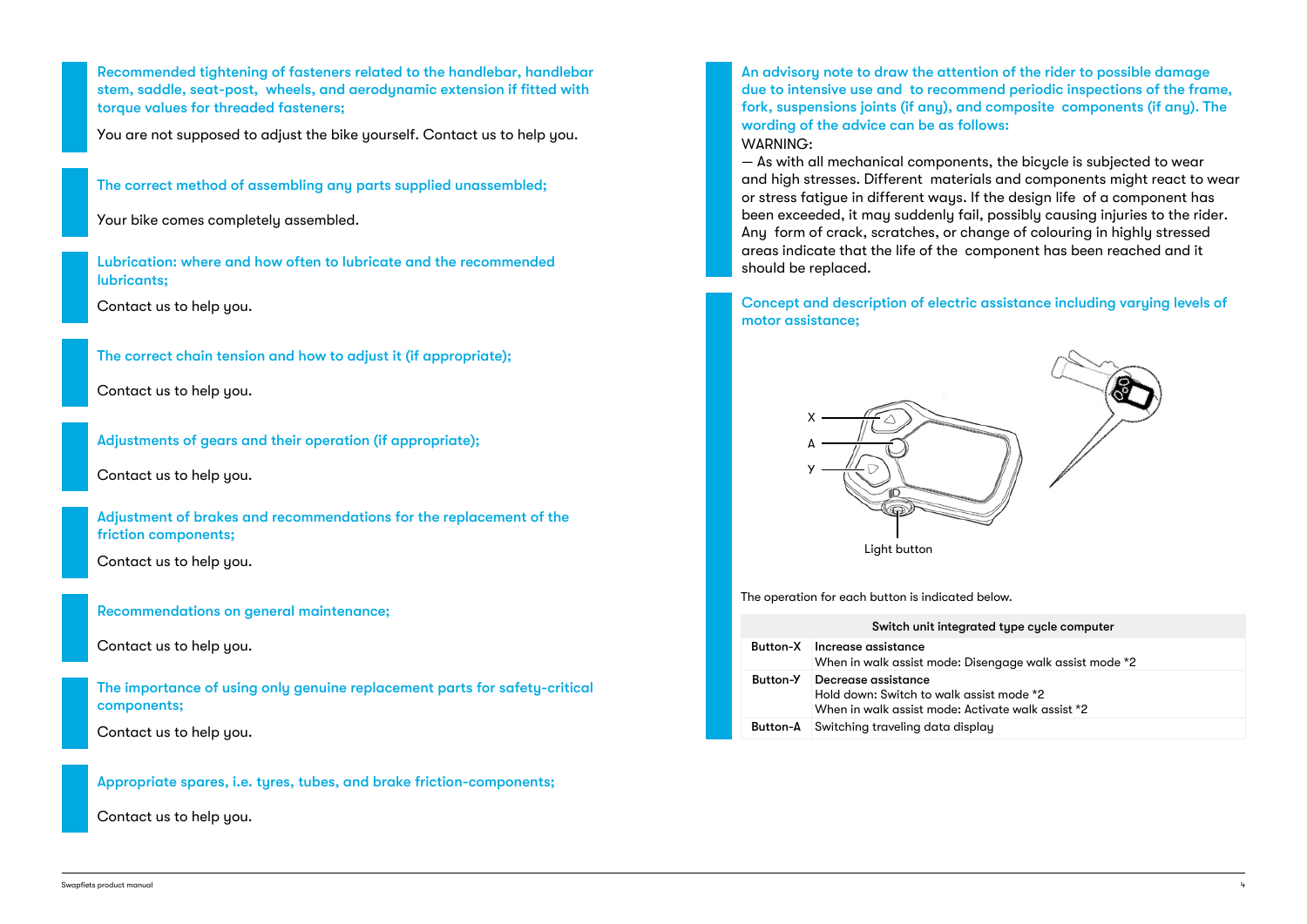### Control and tell tales;



| A | Battery level indicator.                                                | E. | ADJUST mode display.                                                                                                                            |
|---|-------------------------------------------------------------------------|----|-------------------------------------------------------------------------------------------------------------------------------------------------|
| в | Current speed<br>Displays the current speed.                            | F  | Assist gauge: Displays the current<br>assist mode. A mode that provides<br>stronger assistance the longer the<br>length of the displayed gauge. |
| С | Auto gear shifting display:<br>Displayed for the auto gear<br>shifting. | G  | Walk assist: This icon is displayed when<br>switched to walk assist mode.                                                                       |
| D | Traveling data display.                                                 | н  | Maintenance alert: Indicates that<br>maintenance is required. Contact your<br>place of purchase or a distributor if this<br>icon is displayed.  |

### Specific EPAC recommendation for use:

Please first start up the system before pedaling to prevent errors.

### Top 4 handling the battery & charger topics:

- 1. The battery can be charged at temperatures between 0°C 40°C. The battery charger will not operate at temperatures outside the range. It will display an error. (The battery charger LED lamp flashes.)
- 2. Always take the battery with you to prevent theft.
- 3. Use the battery with care. Do not use the battery if it has any noticeable scratches or other external damage. If this is not observed, bursting, overheating or problems with operation may occur.
- 4. Do not use the battery if leakages, discoloration, deformation, or any other abnormalities occur. If this is not observed, bursting, overheating or problems with operation may occur.

### Main screen. The battery & charger continued:

- Use the specified battery charger for charging and observe the specified charging conditions. Doing otherwise may cause overheating, bursting, or ianition.
- Do not leave the battery near sources of heat such as heaters. Doing so may cause bursting or ignition.
- Do not heat the battery or throw it into a fire. Doina so may cause bursting or ignition.
- Do not deform, modify, disassemble, or apply solder directly to the battery. Doing so may cause leakage, overheating, bursting, or ignition.
- Do not connect the terminals with metallic objects. Doing so may cause them to short circuit or overheat, and result in burns or injury.
- Do not carry or store the battery together with metallic objects such as necklaces or hairpins. Doing so may cause them to short circuit or overheat, and result in burns or injury.
- Do not place the battery into fresh water or sea water, and do not allow the battery terminals to get wet. Doing so may cause it to overheat, burst, or ignite.
- Do not throw or subject the battery to strong shock. Doing so may cause overheating, bursting, or ignition.
- Do not allow the battery charger to get wet. If it is wet or water is allowed inside, it could cause a fire, ignition, overheating, or electric shock.
- Do not use it while it is wet, and do not touch or hold it with wet hands. An electric shock may occur.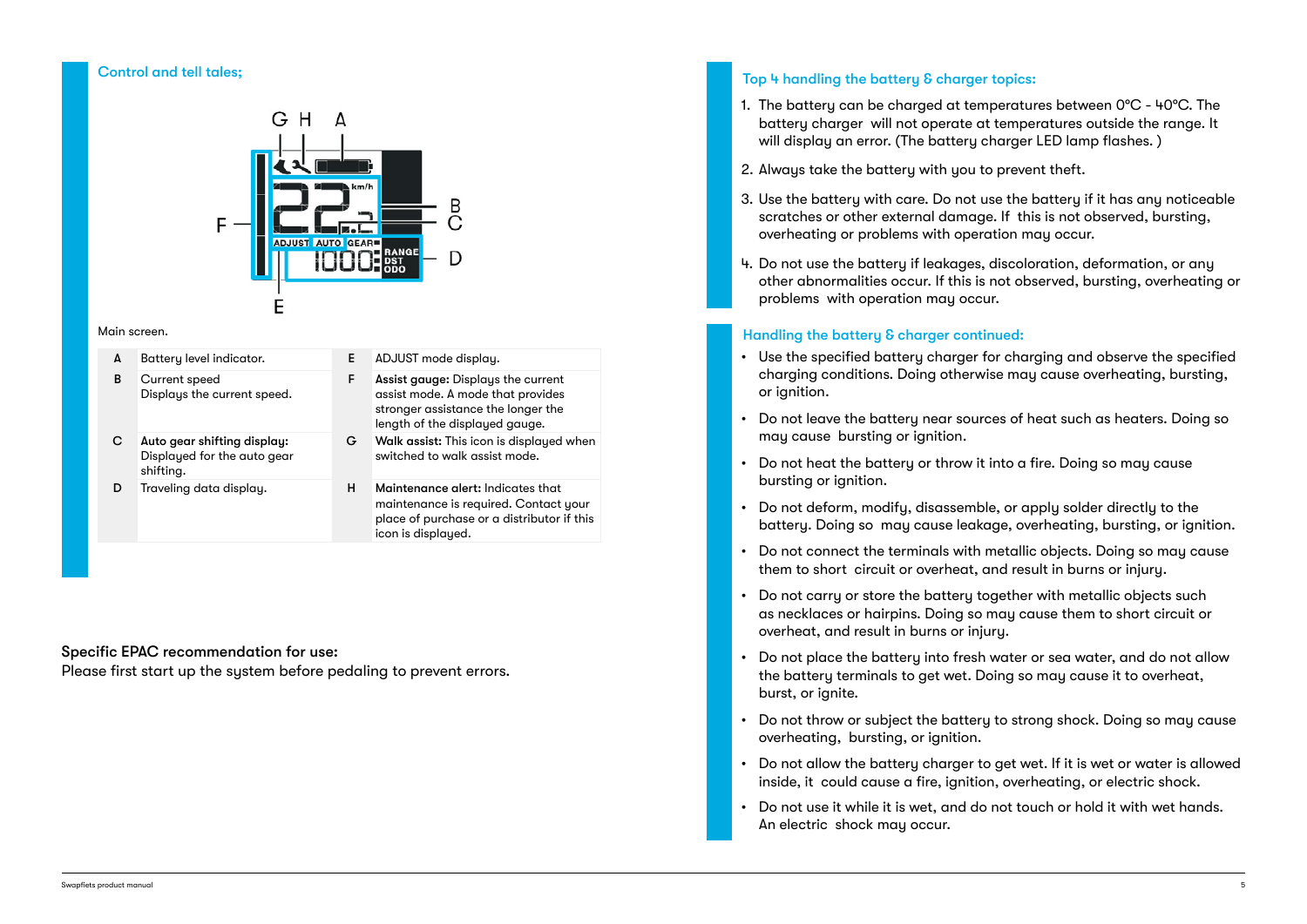- Use the specified battery and battery charger combination for charging and observe the specified charging conditions. Doing otherwise may cause overheating, bursting, or ignition.
- Do not insert or remove the plug while it is wet. Doing so may result in electric shock. If the inside of the plug is wet, dry it thoroughly before inserting it.
- Do not recharge the battery in wet or very humid places, or outdoors. A fire, ignition, overheating, or electric shock may occur.
- If the battery does not become fully charged even two hours after the designated charging time, immediately unplug the battery from the electrical outlet.
- If any liquid leaking from the battery gets into your eyes, immediately wash the affected area thoroughly with clean water such as tap water without rubbing your eyes, and seek medical attention immediately. If this is not done, the battery liquid may damage your eyes.
- Do not use it outside of the operating temperature range of the battery.
- If the battery is used or stored in temperatures which are outside these ranges, fire, injury or problems with operation may occur. 1. During discharge: -10°C - 50°C 2. During charging: 0°C - 40°C
- Do not use the battery charger when it is covered with a cloth or other material. Doing otherwise may cause the heat to build up and the case may become deformed, or fire, janition, or overheating may occur.
- Do not disassemble or modify the battery charger. If this is not observed, electric shocks or injury may occur.
- Be sure to hold the power plug when connecting or disconnecting from the electrical outlet. Failure to do so may cause a fire or electric shock. If the following symptoms are observed, stop using the device and contact the place of purchase. A fire or electric shock may be caused.
- If heat or acrid-smelling smoke is coming out from the power plug. There may be a bad connection inside the power plug.
- Do not touch the metallic parts of the device or the power plug on the AC adapter or other parts if there is a lightning storm. If lightning strikes, electric shocks may occur.
- Do not overload the electrical outlet with appliances beyond its rated capacity, and use only a 220-240 V AC electrical outlet. If the electrical outlet is overloaded by connecting too many appliances using adapters, overheating resulting in fire may occur. • Do not damage the power cord or power plug. (Do not damage, process, forcibly bend, twist or pull them, bring them near hot objects, place heavy objects on them or bundle them tightly together.) If they are used while damaged, fire, electric shocks or short circuits may occur.
- Do not use the battery charger with commercially-available electrical transformers designed for overseas use (travel converters). They may damage the battery charger.
- Always be sure to insert the power plug as far as it will go. If this is not observed, fire may occur.
- When charging the battery while it is installed on the bicycle, do not move the bicycle. The battery charger's power plug may come loose and not be fully inserted into the electrical outlet, resulting in a risk of fire.
- Do not leave the battery in a place exposed to direct sunlight, inside a vehicle on a hot day, or other hot places. This may result in battery leakage.
- If any leaked fluid gets on your skin or clothes, wash it off immediately with clean water. The leaked fluid may damage your skin.
- Keep away from children.
- Handle components with both hands. Failure to do so may cause the components to fall and break or cause injury.
- If an error occurs during the battery discharge or charge operation, immediately stop using it. If you are not sure, consult Swapfiets.
- Avoid touching the battery for an extended period of time when it is at a high temperature. Doing so may cause a low-temperature burn
- Do not let the battery touch the same area of skin for an extended period of time while it is charging. The temperature of components may reach 40 to 70°C, which can cause low-temperature burns.
- Periodically check the battery charger and adapter, particularly the cord, plug, and case, for any damage. If the battery charger or adapter is broken, do not use it until it has been repaired by Swapfiets.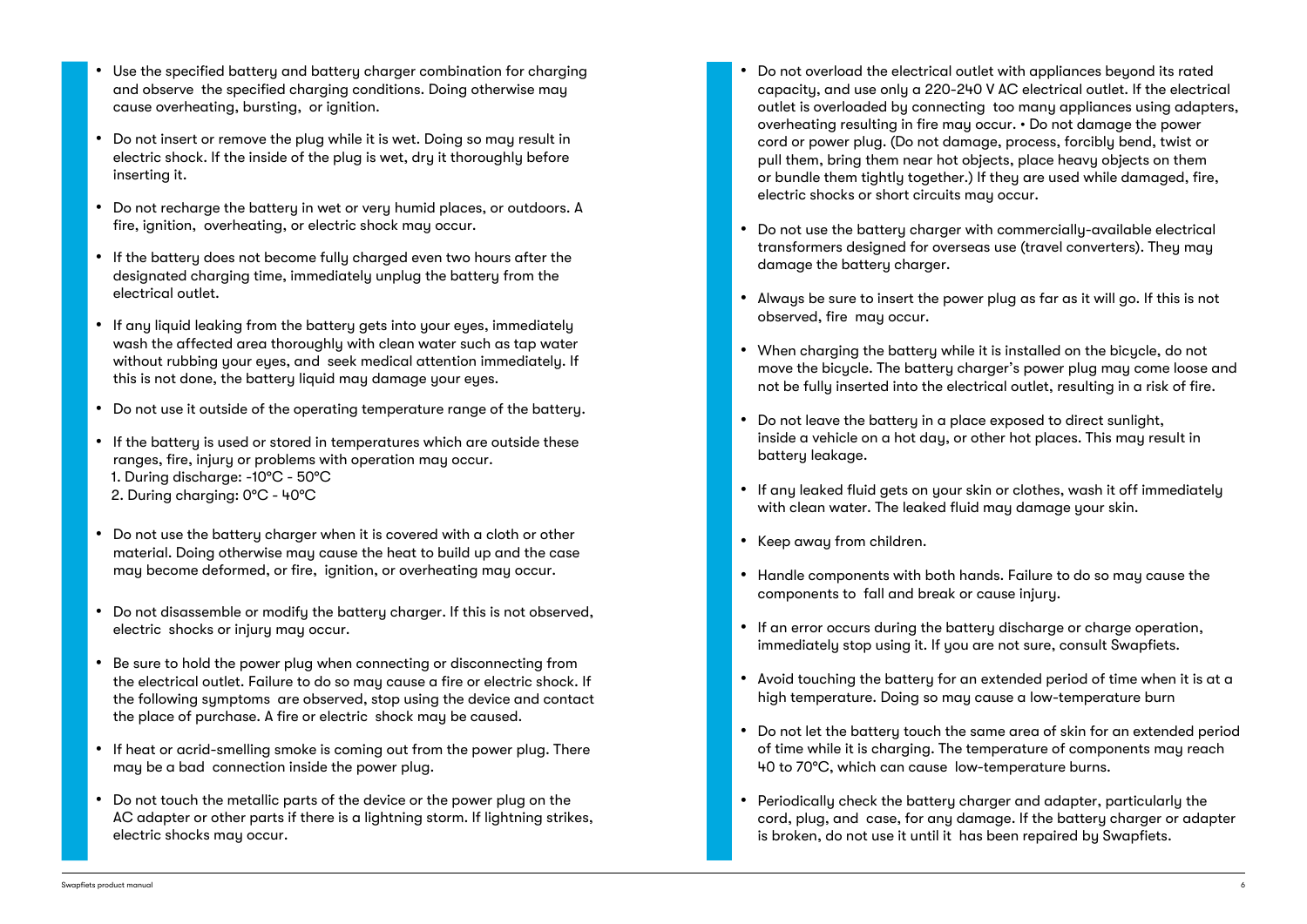- The components are designed to be fully waterproofed to withstand wet weather riding conditions; however, do not deliberately place them into water.
- Handle the components carefully, and avoid subjecting them to strong shock.
- Before connecting the battery, make sure that there is no water collecting in the area where the battery will be connected (connector), and that it is not dirty.
- The battery cannot be used at the time of purchase. Before riding, be sure to fully charge the battery.
- If the battery has become completely empty, charge it as soon as possible. If you leave the battery without charging it, the battery will deteriorate and may become unable to be used.
- If the screen of the cycle computer is not displayed, fully charge the battery. The battery level may affect the display.
- Press the battery power button and if the LED display does not light up, the protective circuit is operating. Connect the battery charger and charge the battery to deactivate this.
- If the battery is charged in a low-temperature environment of 5°C or lower, the traveling distance of a full charge will be shorter. Also, if the battery is used in a low-temperature environment of 5°C or lower, the battery consumption will become quicker. This is due to the characteristics of the battery, and the battery will return to normal when at a normal temperature.
- Riding with a high level of assistance in a low-temperature environment when the battery level is low may cause the battery level to drop to 0%. due to the characteristics of the battery. Charge it before use.
- Use the battery charger at the specified power supply voltage only. If a power supply voltage other than that specified is used, fire, destruction, smoke, overheating, electric shocks or burns may occur.
- Do not place the battery charger on dusty floors when using it.
- Place the battery charger on a stable surface such as a table when using it.
- Do not place any objects on top of the battery charger or its cable. Also, do not cover them with the cover.
- Do not bundle the cables.
- Do not hold the battery charger by the cables when carrying it.
- Do not apply excessive tension to the cable and charging plug.
- In order to prevent the cable from being damaged, avoid wrapping it around the main body during storage.
- Do not wash the battery charger or wipe it using detergents.
- Do not allow children to play near the product.
- When charging with the battery installed to a bicycle, take care that your legs, etc. Do not get caught in the battery charger cord. Doing so may cause injury or cause the bicycle to fall over and break the components.

### TO ENSURE SAFETY

When charging the battery while it is mounted on the bicycle, be careful of the following:

- Before charging, check that there is no water on the charging port of the charging plug.
- Check that the battery mount is locked before charging.
- Do not remove the battery from the battery mount while charging.
- Do not ride with the battery charger mounted.
- Close the cap on the charging port when not charging.
- Fix the bicycle in place when charging, so that it does not tip over.
- Make sure to close the charging port cap after charging is complete. If foreign material such as dirt or dust is adhering to the charging port, it may not be possible to insert the charging plug.
- Using the battery outside the operating temperature range may cause problems with operation or performance degradation.
- The charging time is longer when the battery temperature is high.